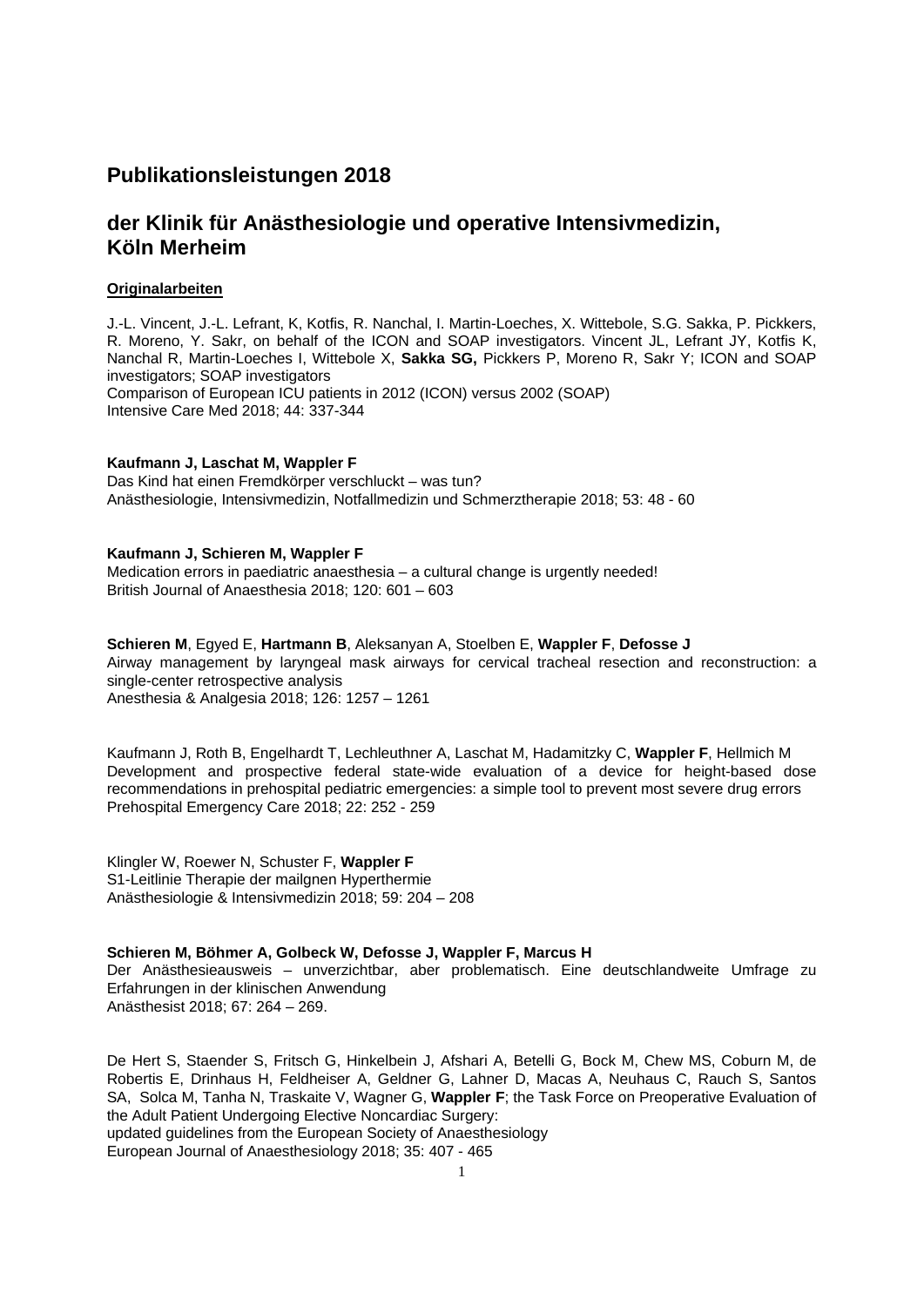Rieger A, Heiss MM, **Wappler F, Sakka SG**

Management von Patienten mit multiresistenten gram-negativen Erregern in der Intensivmedizin – ein Fallbeispiel.

Anästhesiologie & Intensivmedizin 2018; 59: 512 – 519

#### **Wappler F**

S1-Leitlinie Maligne Hyperthermie – Update 2018 Anästhesist 2018; 67: 529-532

Kowark A, Adam C, Ahrens J, Bajbouj M, Bollheimer C, Borowski M, Dodel R, Dolch M, Hachenberg Th, Henzler D, Hildebrand F, Hilgers RD, Hoeft A, Isfort S, Kienbaum P, Knobe M, Knuefermann P, Kranke P, Laufenberg-Feldmann R, Nau C, Neuman MD, Olotu C, Rex C, Rossaint R, Sanders RD, Schmidt R, Schneider F, Siebert H, Skorning M, Spies C, Vicent O, **Wappler F**, Wirtz DC, Wittmann M, Zacharowski K, Zarbock A, Coburn M

Improve hip fracture outcome in the elderly patient (iHOPE): a study protocol for a pragmatic, multicentre randomised controlled trial to test the efficacy of spinal versus general anaesthesia British Medical Journal Open 2018; 8: e23609

#### **Kaufmann J, Laschat M, Wappler F**

Kinderanästhesie mit Sicherheit: Update Medikamentensicherheit Anästhesiologie Intensivmedizin Notfallmedizin Schmerztherapie 2018; 53: 741 – 752

#### Messler S, Klare I, **Wappler F**, Werner G, Ligger U, **Sakka S**, Mattner F

Reduction of nosocomial blood stream infections (BSI) and nosocomial vancomycin resistant Enterococcus faecium (VRE) on an intensive care unit (ICU) after introduction of antiseptic octenidinebased bathing

Journal of Hospital Infections 2018; S0195-6701(18)30584-X

# **Schieren M, Böhmer A**, Lefering R, Paffrath Th, **Wappler F**, **Defosse J**

Impact of body mass index on outcomes after thoracic trauma – a matched-triplet analysis of the TraumaRegister®

Injury 2018; S0020-1383(18)30555-2

Lopez-Pastorini A, Koryllos A, Schnell J, Galetin T, **Defosse J, Schieren M**, Ludwig C, Stoelben E Perioperative outcome after open and thoracoscopic segmentectomy for the treatment of malignant and benign pulmonary lesions: a propensity-matched analysis J Thorac Dis. 2018;10(6):3651-60.

Rombey T, **Schieren M**, Pieper D Video Versus Direct Laryngoscopy for Inpatient Emergency Intubation in Adults Dtsch Arztebl Int. 2018;115(26):437-44.

#### **Schieren M, Wappler F**

Besonderheiten der Anästhesie bei Patienten mit neuromuskulären Erkrankungen In: Anästhesiologie. 2018; 57 Auflage. Hrsg: Eckart J, Jaeger K, Möllhoff. ecomed MEDIZIN, Landsberg am Lech.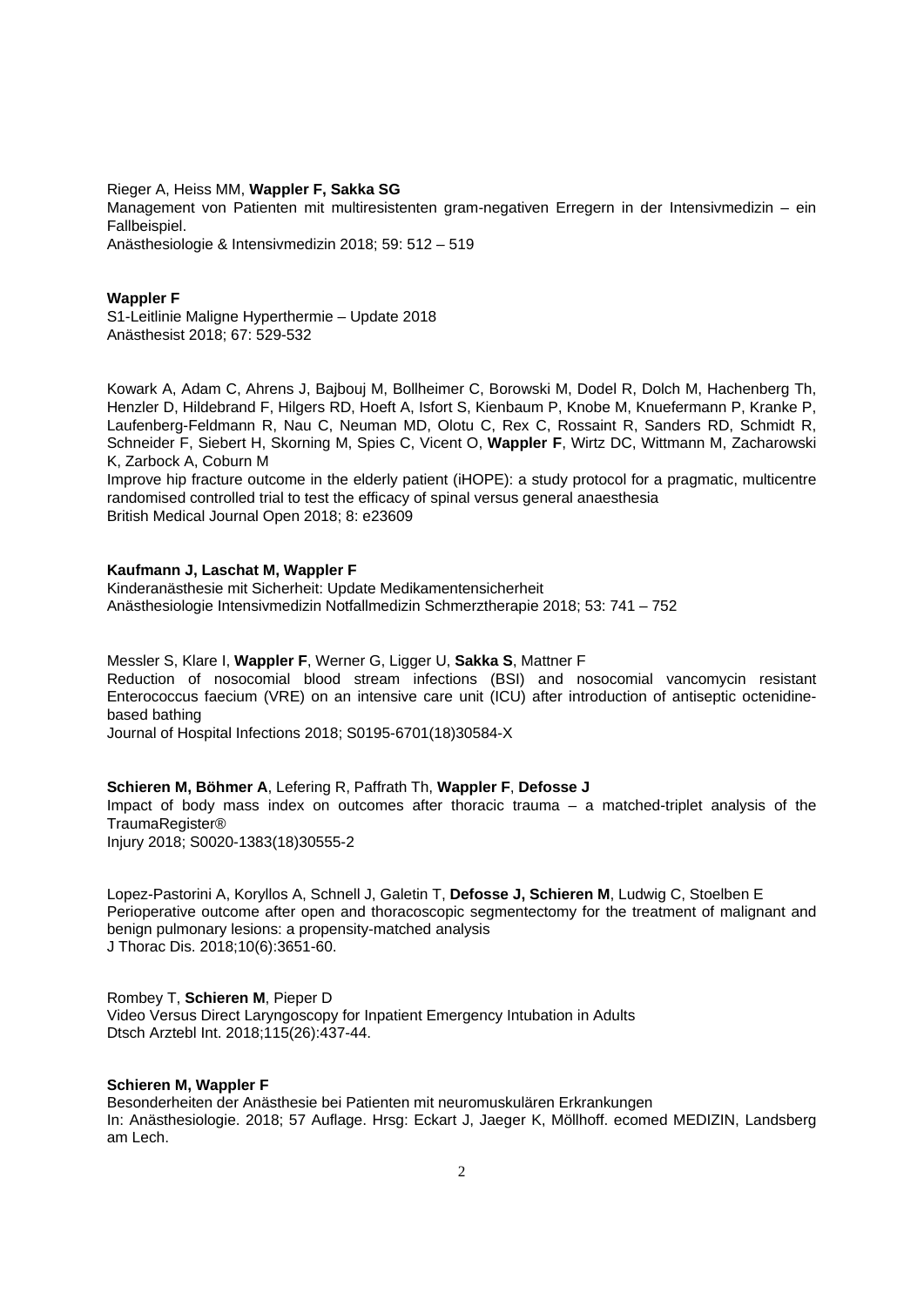**Schieren M**, Siedek S, Dusse F Die übersehene Aortenruptur. In: Erfahrungsschatz Notfallmedizin - 100 kritische Ereignisse, Fehler und Komplikationen; 1. Auflage. Weber C, Meybohm P, Marung H, Schalk R, Stehr S, Gräsner JT, Heinrichs W, Muellenbach MR (Hrsg) Georg Thieme Verlag KG 2018, Stuttgart

Müller SH, **Defosse JM**, Gerbershagen MU, Loop T Difficult Airway Management in Thoracic Anaesthesia Anästhesiol. Intensivmed. Notfallmed. Schmerzther. 2018 Mar;53(3):187-197 Erratum in: Anasthesiol Intensivmed Notfallmed Schmerzther. 2018 Jun;53(6):455

Beck, P., Tank, J., Gauger, P., Beck, L. E., Zirngibl, H., Jordan, J., & **Limper, U** Modeling human orthostatic responses on the Moon and on Mars Clinical Autonomic Research 2018, 1-8

Schoenrock, B., Zander, V., Derst, S., **Limper, U**., Mulder, E., Veraksits, A., & Peipsi, A Bed Rest, Exercise Countermeasure and Reconditioning Effects on the Human Resting Muscle Tone System

Frontiers in physiology 2018, 9, 810

T. Fabian, T. Tjardes, **S. Trojan, F. Wappler, S.G.Sakka** Septic shock due to self-administered stool suspensions in a patient with Munchhausens syndrome Anästh Intensivmed 2018;59:729-732

# **Buchbeiträge:**

#### **Limper U**.

Die akute Kohlenmonoxidintoxikation - ein aktueller Überblick über die Pathophysiologie und die intensivmedizinische Therapie. In: Jahrbuch Intensivmedizin 2018. Lengerich: Pabst Science Publishers 2018:159 - 194.

#### **Böhmer A und Wappler F**

Präoperative Risikoevaluation nach aktuellen Empfehlungen Kompendium Anästhesiologie Ecomed Verlag Eckart • Jaeger • Mollhoff – Anasthesiologie – 59. Erg.-Lfg. 9/18

#### **Korrespondenz**

A.Rieger, M.M. Heiss, **F. Wappler, S.G. Sakka** Management von Patienten mit multiresistenten gram-negativen Erregern in der Intensivmedizin - ein Fallbeispiel Anästhesiologie und Intensivmedizin 2018; 59: 1-7

E. Hüttemann, **S.G. Sakka**. Kreislauf- und Lungenversagen nach primär überlebter Koffein-Intoxikation (Leserbrief) Anästhesiologie und Intensivmedizin 2018; 59: 272-273

T. Tagami, **S.G. Sakka**, X. Monnet.

Diagnosis and treatment of acute respiratory distress syndrome JAMA 2018; 320: 305